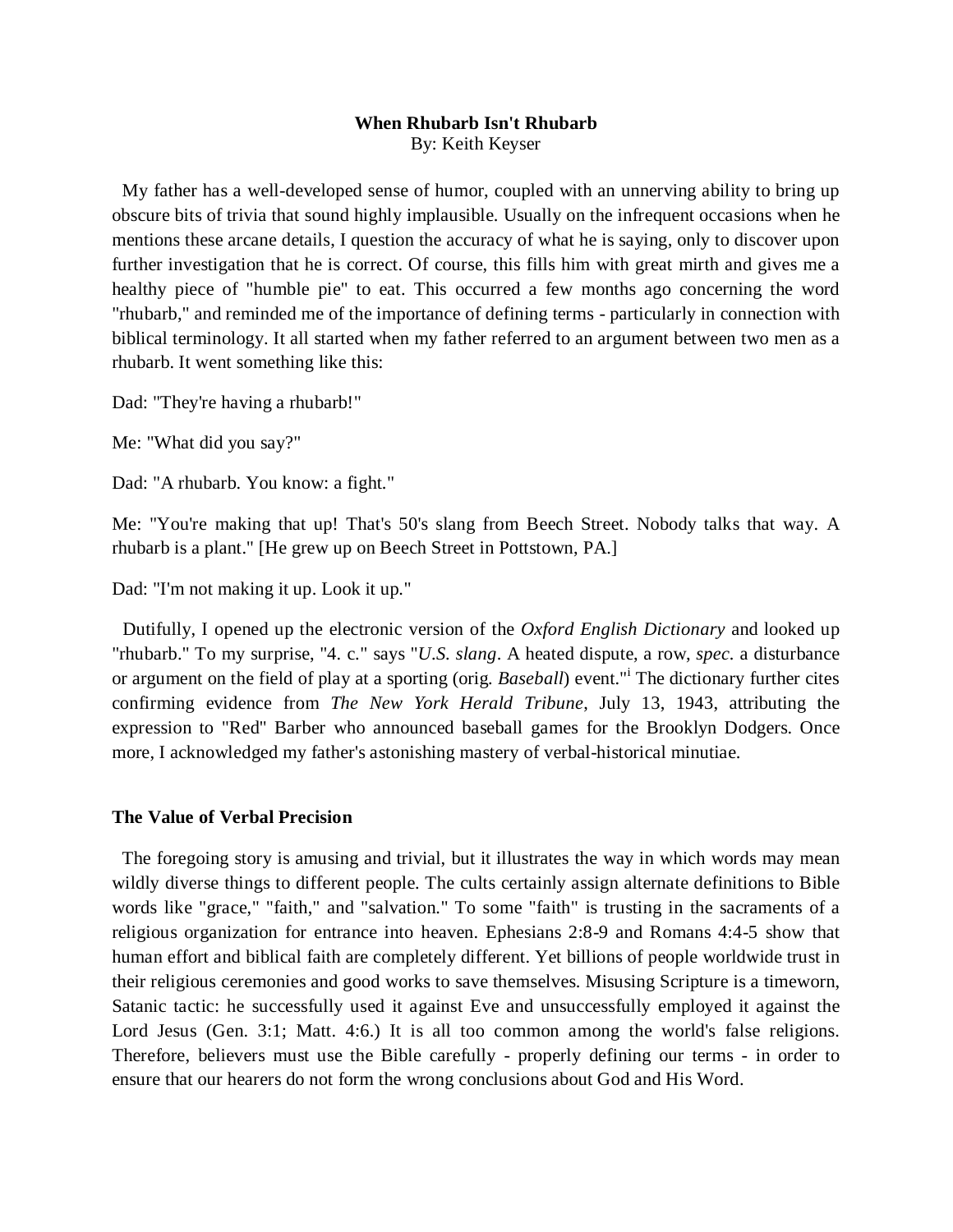Unfortunately, verbal miscommunication is not restricted to the non-evangelical world; believers also use words improperly and misleadingly. Take for example the simple word "change." During the past few decades the church growth movement in the western hemisphere made that concept central to their strategy for improving local churches. It is obvious that North American churches need to change, for in many places there is less commitment to the remembrance of the Lord, prayer, sound Bible teaching, discipleship, and evangelism (to name just a few weak points.) Nevertheless, when modern Christian pundits use the word "change" they are usually speaking of external things pertaining to the meetings and activities of the local assembly. Thus, the music must be modernized, new evangelistic tools employed, buildings where the church meets improved, technology brought to the fore (do I hear PowerPoint, anyone?), etc.

## **The Necessity Of Biblical Change**

Doubtless there is nothing inherently spiritual about following old, traditional practices out of mere habit. This author does not oppose using newer songs - if their content is sound and deeply Scriptural - to supplement the great songs of past eras which memorialize so much truth. Technology can also be helpful in putting visual aids before the audience. What is disturbing, however, is how the word "change" is seldom employed in keeping with the teaching of the Bible. That is to say, the Scriptures emphasize internal change, not mere external alteration.

When the Lord addressed seven local churches in the Roman province of Asia (modern day Turkey), He repeatedly called upon some of them to repent (Rev. 2:5, 16, 21, 22; 3:3, 19.) With the exception of the persecuted Smyrnaens and overcoming Philadelphians, the churches were solemnly warned to change their attitudes and behavior. Likewise, Paul charged the Corinthians to change their sectarian mindset and overly tolerant treatment of blatant immorality (1 Cor. 1:10; 5:1-9.) Colossians was written to counteract false ideas of spirituality. 1 & 2 Thessalonians address false doctrine regarding the coming of the Lord. A study of Acts and the Epistles shows that the Lord is much more concerned with the spiritual health and doctrine of the church, rather than external issues. Should not the modern church seek to emulate the emphasis of the early church? The first Christians were steadfastly devoted to teaching, the Lord's Supper, fellowship, and prayer (Acts 2:42.) Their witness was powerful and pervasive throughout the first-century world. They loved the Lord and each other. When their hearts moved from the Lord to other things, He told them to repent (Rev. 2:4-5.)

Without question the contemporary western church needs widespread change: more spiritual prayer, sound Bible teaching, and unadulterated love for the Lord Jesus Christ. In many places, we must repent of legalism; in others, liberalism - both of these errors essentially being a turning away from the Lord. We must eschew materialism and use our possessions as a stewardship for our God. We must warn the lost of the judgment to come and of the mighty Savior who can save